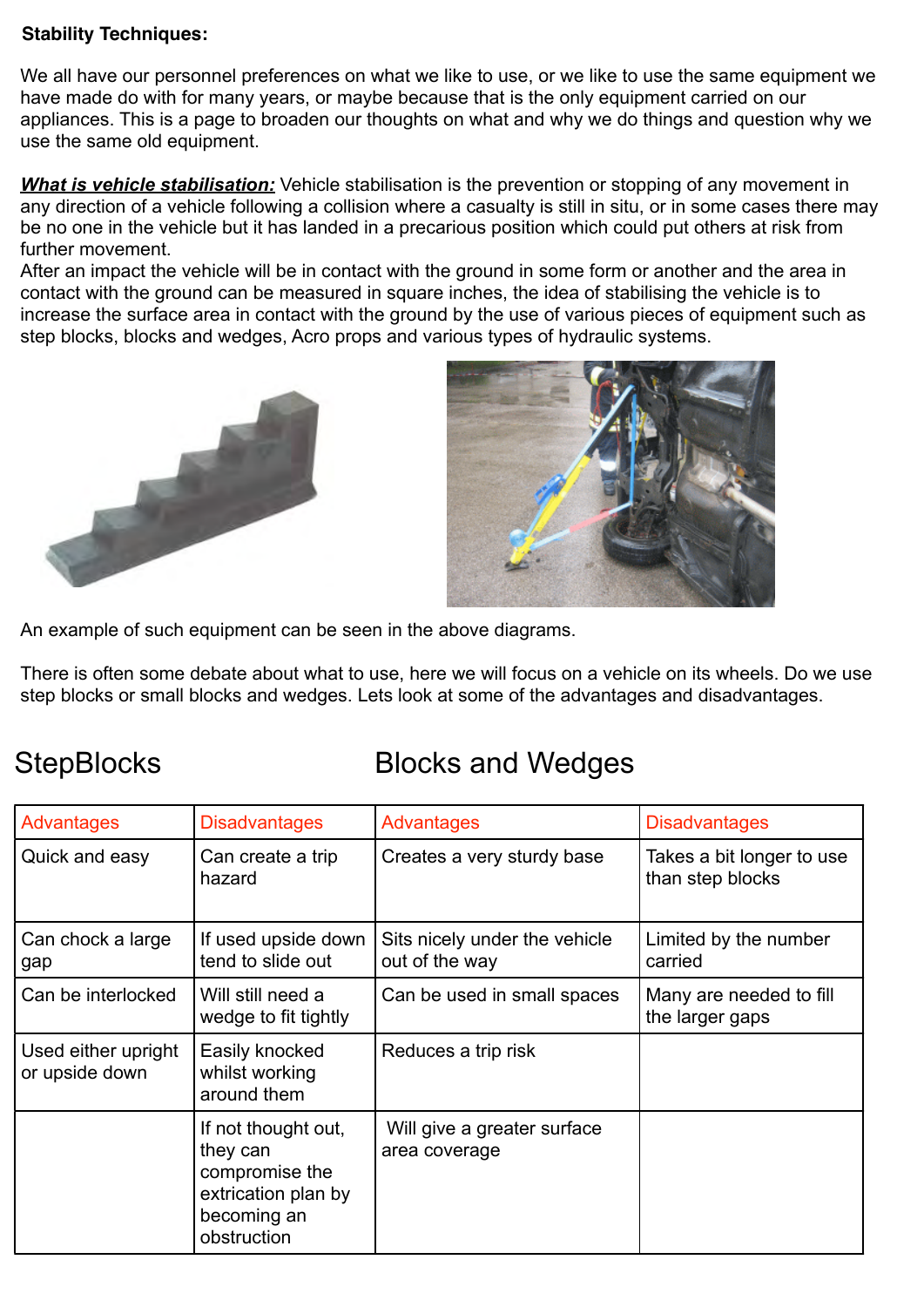The above is a list of some of the differences between the uses of the two, and is aimed to give you something to bear in mind, remember they are both very useful in the right environment and can complement each other greatly. Obviously the situation will dictate what we use to best stabilise the vehicle, on some rare occasions it may mean using other pieces of equipment all together, a way of thinking is that the vehicle is either stabilised or it isn't, regardless of what we use.

However once we have stabilised the vehicle try to avoid having to remove blocks at a later stage during the extrication, unless the type of techniques to be used have considered this as part of the plan, and not through bad planning and having to remove the blocks by misadventure.

As with all RTC's there is a time issue and this must not be overlooked by over cautious stabilisation techniques, keep it simple and fast but use the right equipment for the situation you are faced with.



You can see in the above pictures the difference between the two types of equipment used with regards to trip hazards etc. Both sides stabilised ready for a dash roll. You can see on the right picture that there is also a risk that the rear door may come into contact with the rear step block, it would perhaps have been better placed at an angle, and this picture is just for training purposes.

Do we use a step block upside down for speed and to remove the need to use a small wedge or is it due to laziness and lack of caring? This is a regularly visited topic and has been observed many times at incidents.

The step block is designed to be used the right way up for best results but as we all know can also be used upside down for many other situations, but in this context we are looking at a vehicle on its wheels.

If used upside down, we are not increasing the surface area of the vehicle with the ground because the vehicle is just touching the angle of the step block instead of the flat step if it where the right way up. There is also a greater risk from the step block sliding out from under the vehicle.

Do we use them in this way for ease and speed, or because we don't want to spend those few extra seconds using it the right way up with a wide wedge, a wide wedge is used because we want to maximize the surface area in contact with the vehicle and the ground

With a narrow wedge we are not maximizing the amount of surface area in contact with the ground. We may not carry enough wedges so we may well have to make do with a narrow wedge or perhaps use two narrow wedges next to each other, as with everything in the fire service we may have to improvise with the equipment we have available at the time. (The use of a narrow wedge on the bottom could cause the block to become unstable in itself) so place it on top.

Another very good use for a step block is to put one under the rear of the vehicle in the area of the spare tyre; this offers extra stability where a casualty is being removed out over the luggage area of the vehicle.

Remember keep it simple and effective, create the largest surface area possible with the equipment you have, do not over complicate stability by over engineering what needs to be achieved, this will just waste time.